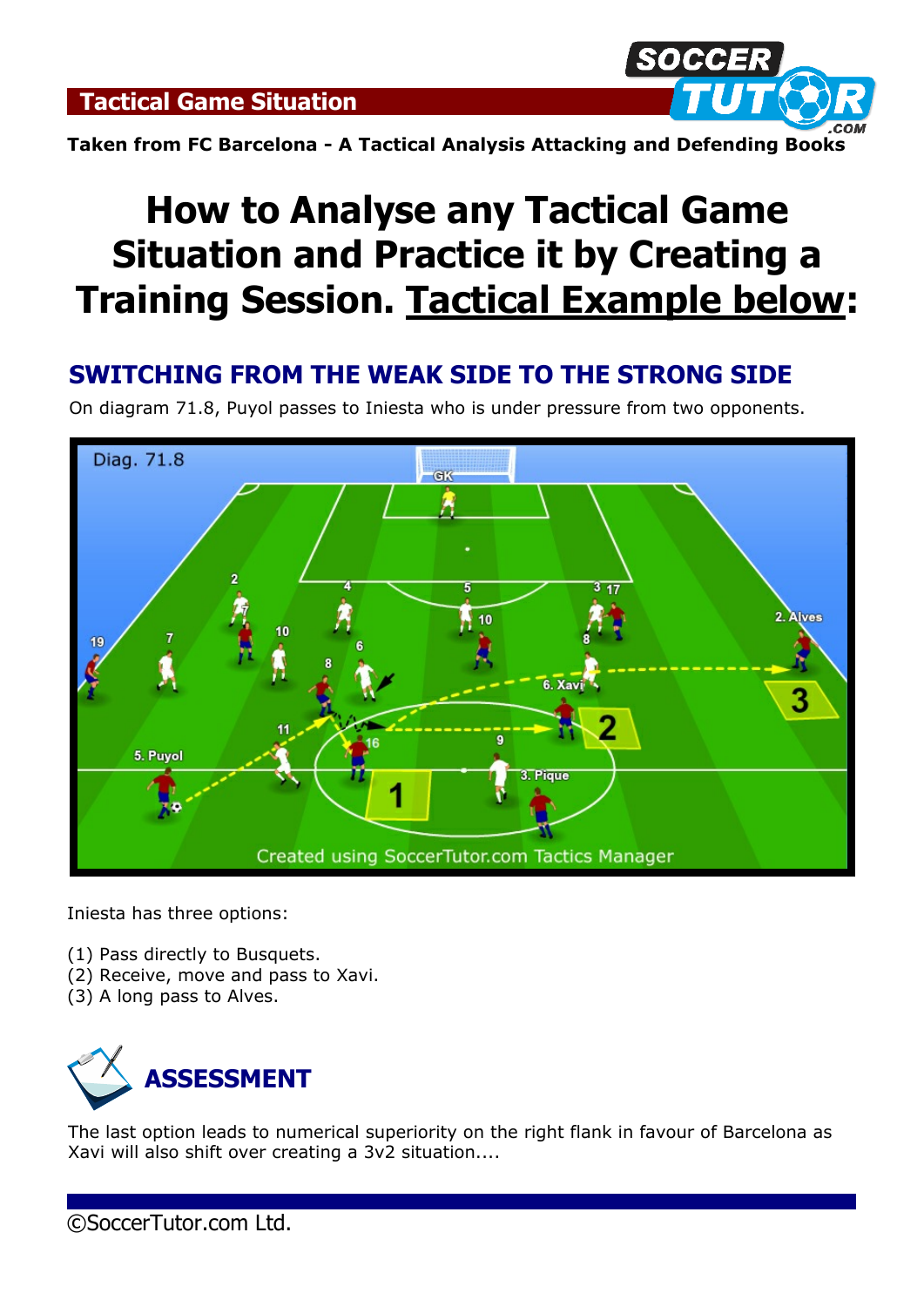

## **SWITCHING PLAY UNOPPOSED IN GROUPS OF FOUR**



#### **Objective**

To develop switching play

#### **Description**

Players are in groups of four. The objective is to switch the play from one side to the other using different sequences.

The last player at the end to receive the ball must dribble through the gate.

Players then need to switch the play in the other direction and finish in the opposite gate

#### **Coaching Points**

- 1. Check to create space before receiving the ball
- 2. Body shape should be open to see all players involved

3. Use the back foot to receive the ball. This automatically helps you face the direction you want to go in.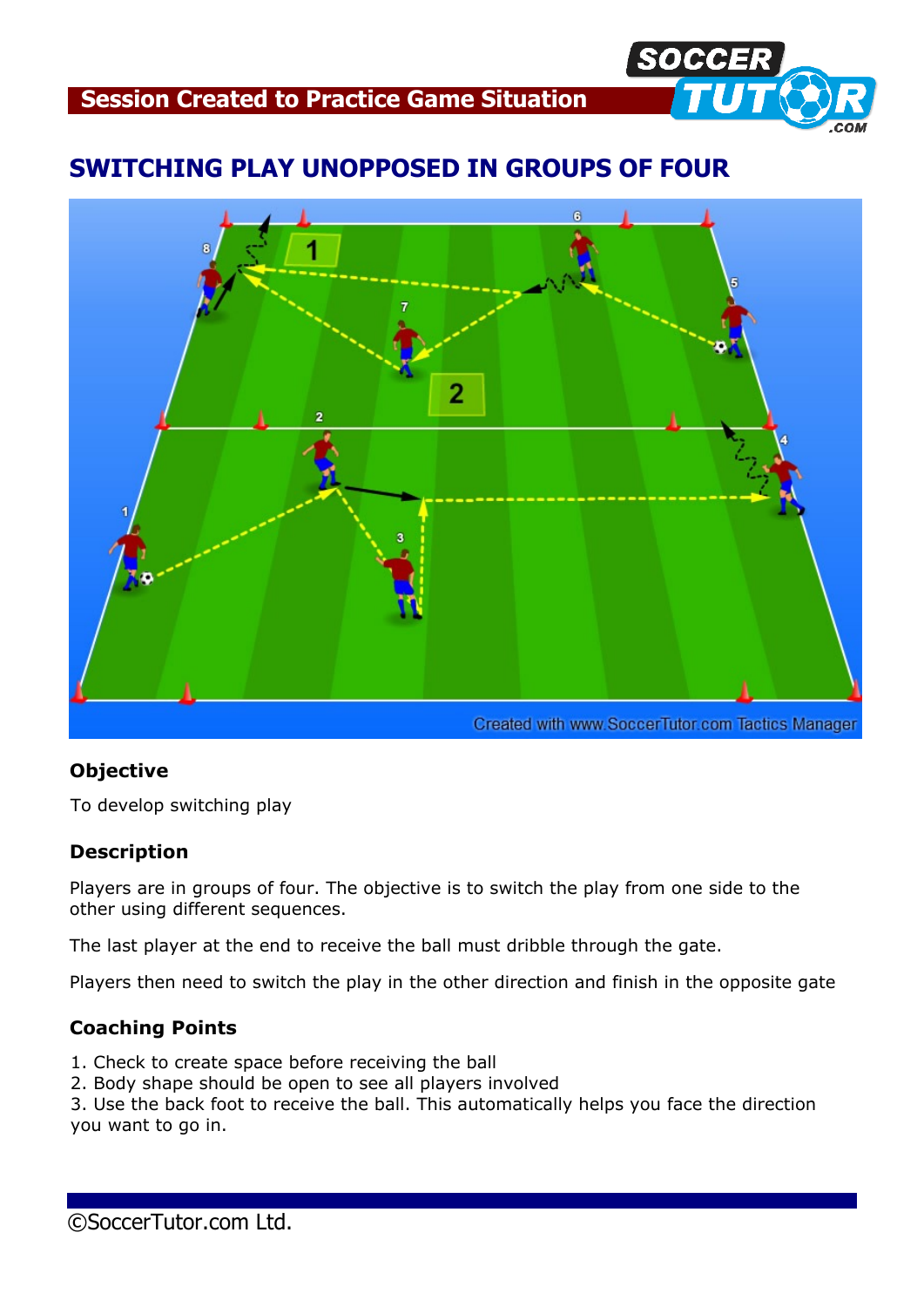

## **SWITCHING PLAY OPPOSED IN FOURS + 2 DEFENDERS**



#### **Objective**

To develop switching play

#### **Description**

The same objective as the previous practice but this time there are 2 defenders who start on the line and cannot move until the first pass is made from 1<sup>st</sup> end player.

#### **Coaching Points**

- 1. Check to create space before receiving the ball
- 2. Body shape should be open to see all players involved

3. Use the back foot to receive the ball. This automatically helps you face the direction you want to go in.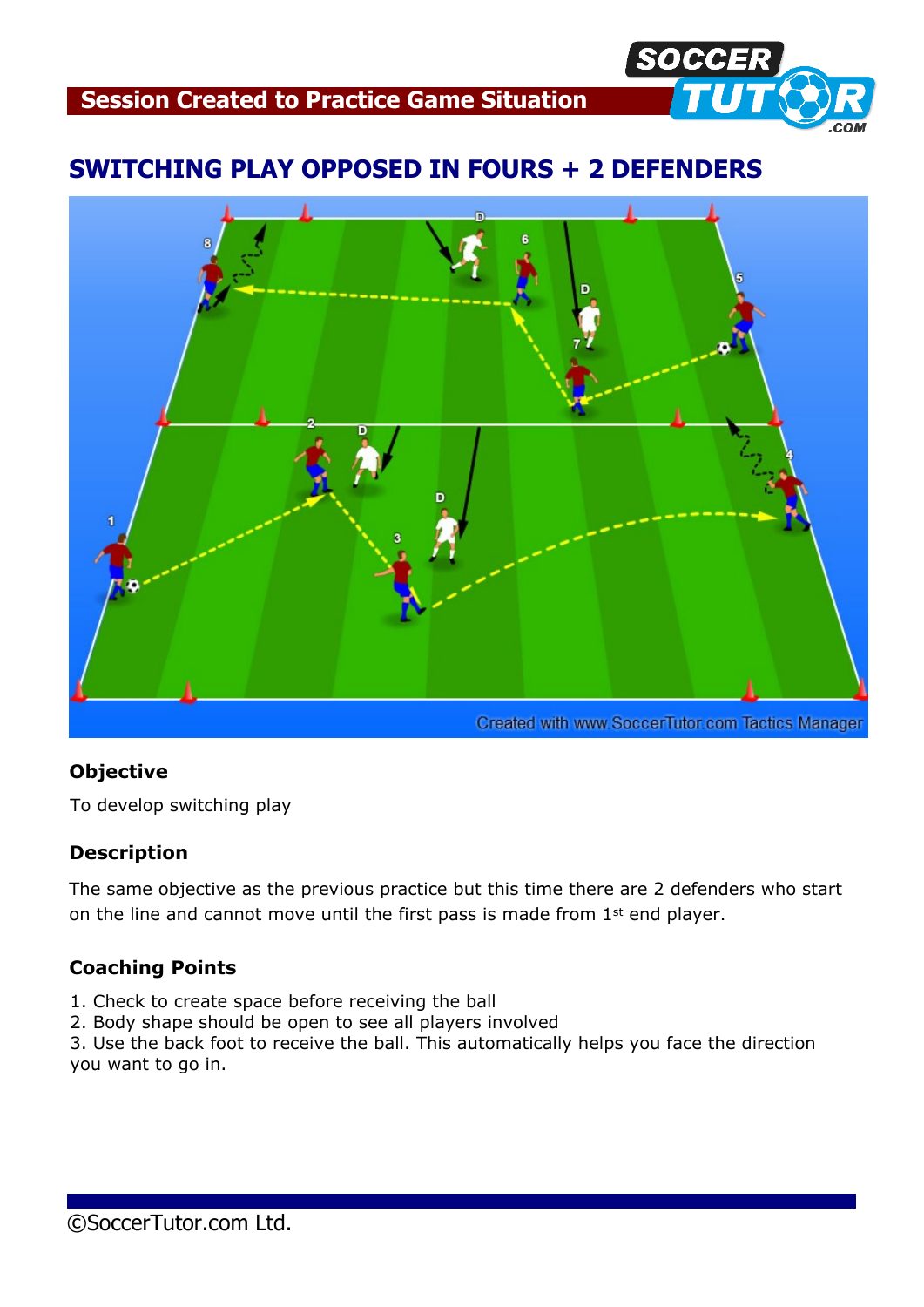**Session Created to Practice Game Situation**



### **SWITCHING PLAY IN A PHASE OF PLAY**



#### **Objective**

To develop switching play

#### **Description**

The starting position is between the left or right cones. The player (feeder) passes the ball to the midfielder who looks to switch the play from the weak to strong side. After the switch, the objective is to finish on goal.

If the opposition win the ball they look to score in either small goal positioned just beyond the halfway line.

#### **Coaching Points**

- 1. Check to create space before receiving the ball
- 2. Body shape should be open to see all players involved

3. Use the back foot to receive the ball. This automatically helps you face the direction you want to go in.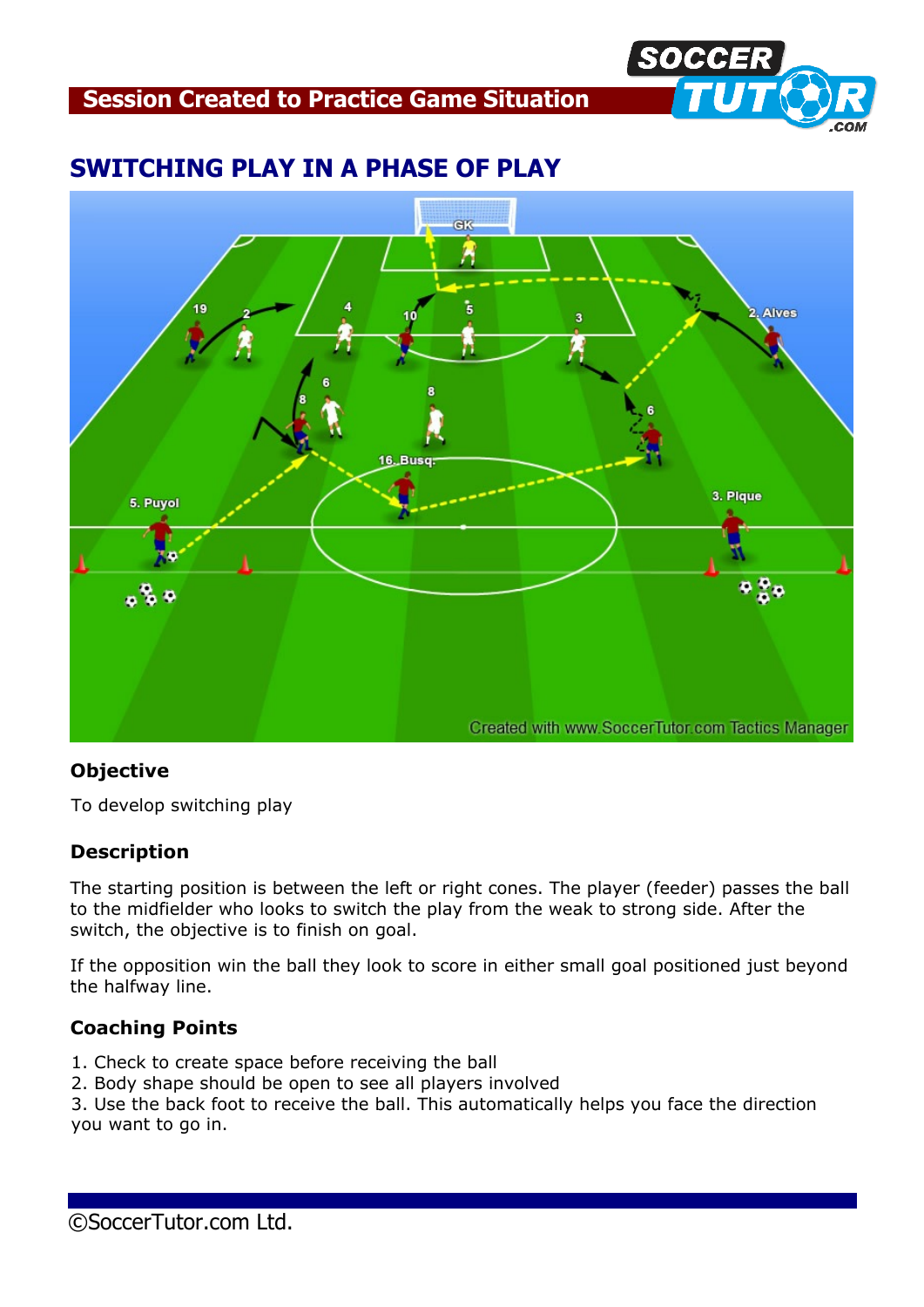**Session Created to Practice Game Situation**



## **SWITCHING PLAY IN A SMALL SIDED GAME**



#### **Objective**

To develop switching play

#### **Description**

The starting position is from the GK to the right or left back. If the left back has the ball then the team needs to switch the play to the right side to the player in the wing zone. No other players are allowed in the wing zones.

The wing zones can be removed after 10 minutes

#### **Coaching Points**

- 1. Check to create space before receiving the ball
- 2. Body shape should be open to see all players involved

3. Use the back foot to receive the ball. This automatically helps you face the direction you want to go in.

©SoccerTutor.com Ltd.